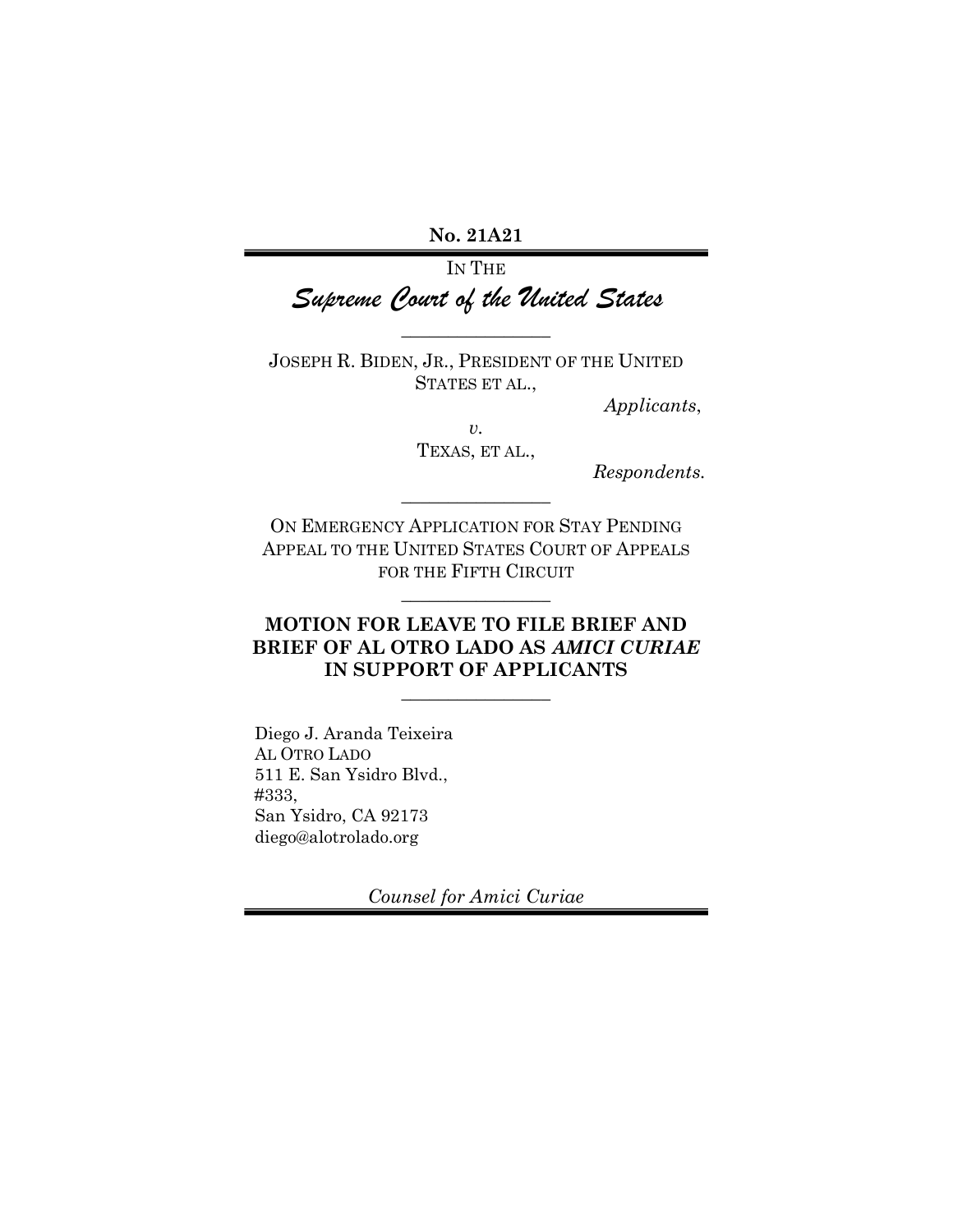#### MOTION FOR LEAVE TO FILE

Prospective *Amicus* Al Otro Lado respectfully move for leave to file a brief as *amicus curiae* in support of Applicants' request for a stay.1 The Applicants' counsel have responded in writing indicating no opposition, and the Respondent's counsel have consented in writing to the filing of the enclosed brief without ten days' advance notice.

Prospective *Amicus* seeks leave to file the attached brief to explain errors in the legal findings underpinning the permanent injunction issued by the district court, which orders the Applicants to reinstate the Migrant Protection Protocols ("MPP"). In light of the organization's extensive experience in the field of asylum research and practice in general, and MPP in particular, Amicus respectfully submits that its unique perspective "may be of considerable help to the Court." Sup. Ct. R. 37.1.

Prospective Amicus has a substantial interest in the issues presented in this case, which implicate the opportunities for asylum seekers to access their statutory and constitutional rights. The ability of asylum seekers to pursue protections in the United States as guaranteed under domestic and international law is

<sup>&</sup>lt;sup>1</sup> No counsel for any party authored the *amicus* brief in whole or in part, and no person or entity other than *amicus* made a monetary contribution to its preparation or submission. Applicants and Respondents have, respectively, not opposed and consented to the filing of the amicus brief.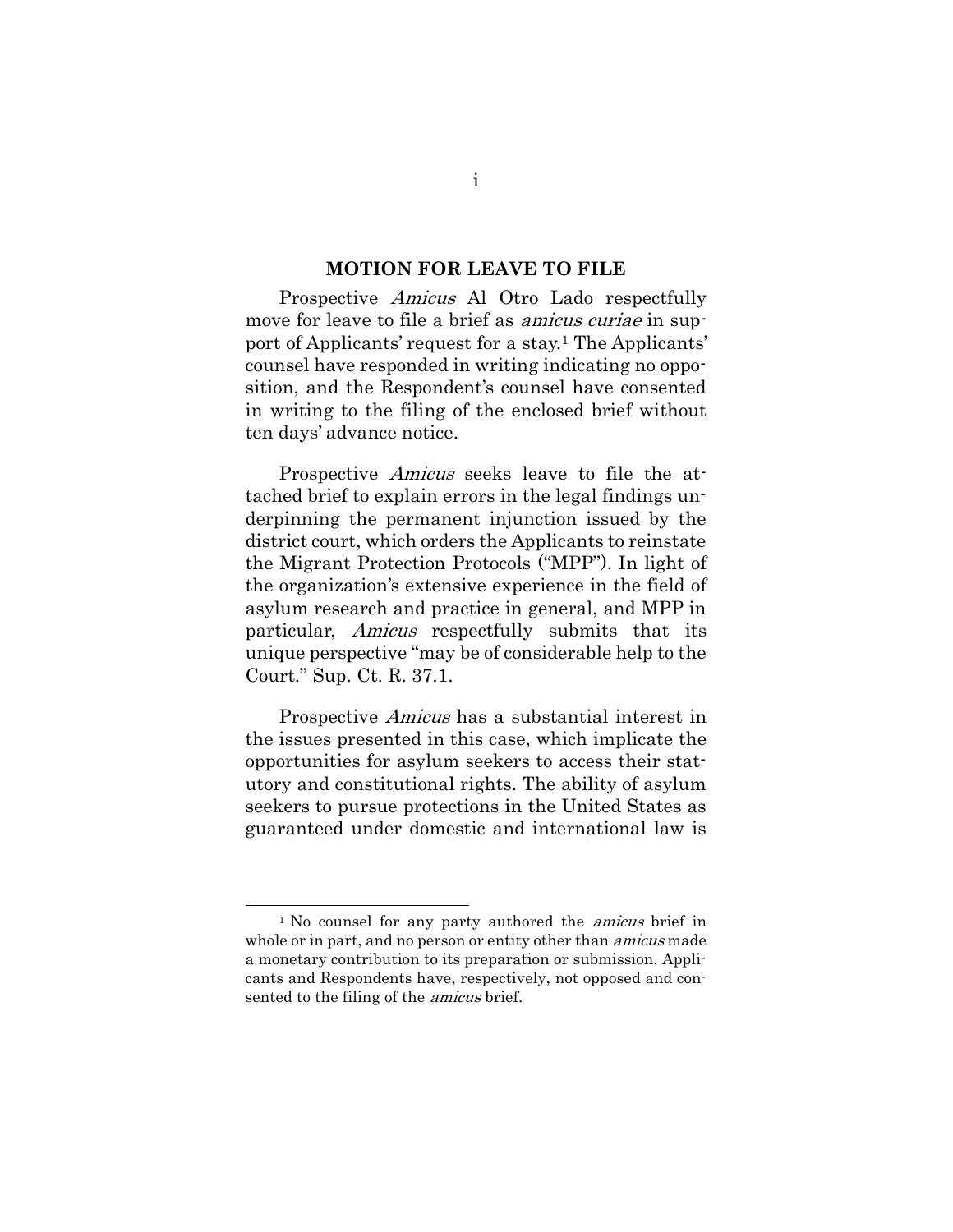core to the missions of Al Otro Lado. The outcome of this litigation is thus of great importance to Amicus.

Prospective *Amicus* has also litigated numerous cases involving the rights of asylum seekers and immigrants, including those addressing MPP specifically. See, e.g., Innovation Law Lab v. Mayorkas, 3:19-cv-807 (N.D. Cal.); Al Otro Lado, Inc. v. Wolf, No. 3:17-cv-02366-BAS-KSC (S.D. Cal.); E.A.R.R. et al v. D.H.S. et al 3:2020cv02146 (S.D. Cal.).

Given the expedited consideration of the stay application, Amicus respectfully requests leave to file the enclosed brief in support of the stay application without ten days' advance notice to the parties of intent to file. See Sup. Ct. R. 37.2(a). The application for a stay was filed on August 20, 2021. That same day, this Court ordered a response by August 24, 2021. On August 23, 2021, counsel for prospective Amicus gave notice to all parties of the intent to file an amicus brief in support of a stay. Respondents gave their consent on August 23, 2021. On August 23, 2021, Applicants indicated they take no position on this motion. The above justifies the request to file the enclosed brief without 10 days' advance notice to the parties of intent to file.

#### **CONCLUSION**

The Court should grant leave to file the accompanying *amicus* brief in support of a stay.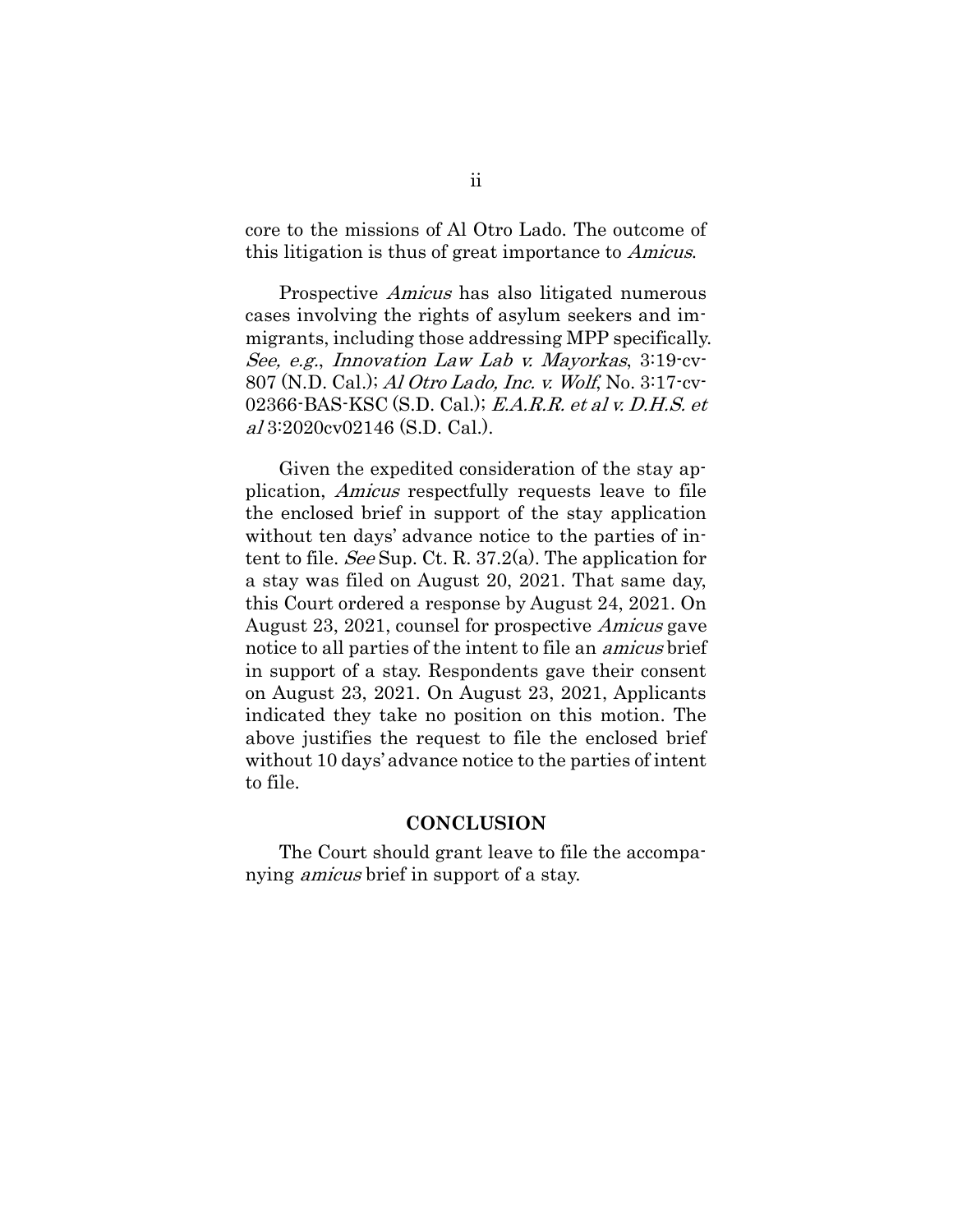August 23, 2021 Respectfully submitted,

Diego J. Aranda Teixeira AL OTRO LADO 511 E. San Ysidro Blvd., #333, San Ysidro, CA 92173 diego@alotrolado.org

Counsel for Amicus Curiae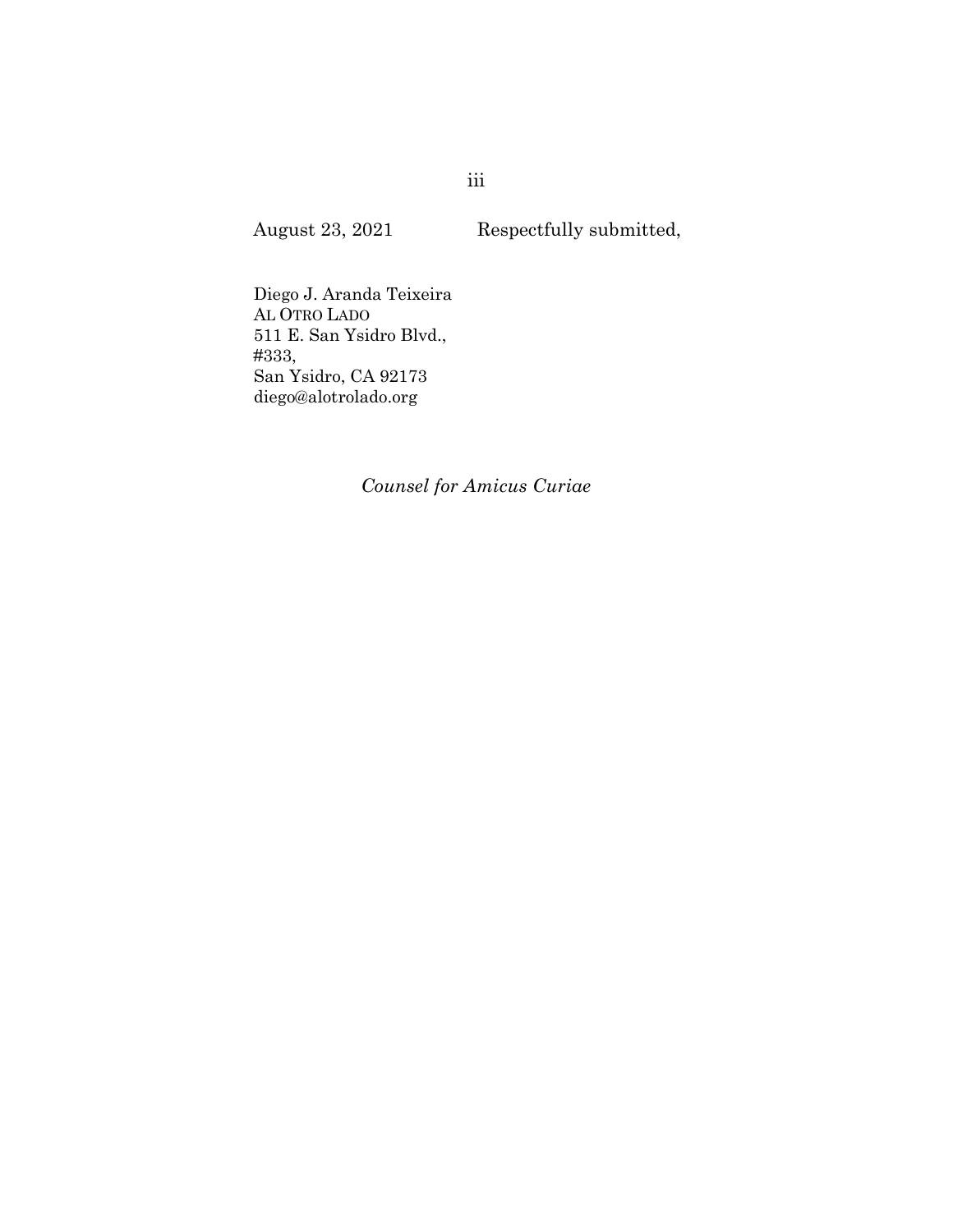## TABLE OF CONTENTS

# Page

| STATEMENT OF INTEREST ERROR! BOOKMARK<br><b>NOT DEFINED.</b>                               |
|--------------------------------------------------------------------------------------------|
|                                                                                            |
| ARGUMENT.ERROR! BOOKMARK NOT DEFINED.                                                      |
| Texas and Missouri did not establish standing<br>L                                         |
| No injury-in-fact was established4<br>$\mathsf{A}$                                         |
| Assuming arguendo an injury exists, it<br>B.<br>is not redressable by a favorable ruling 6 |
| П.<br>The requirements for issuing a preliminary                                           |
|                                                                                            |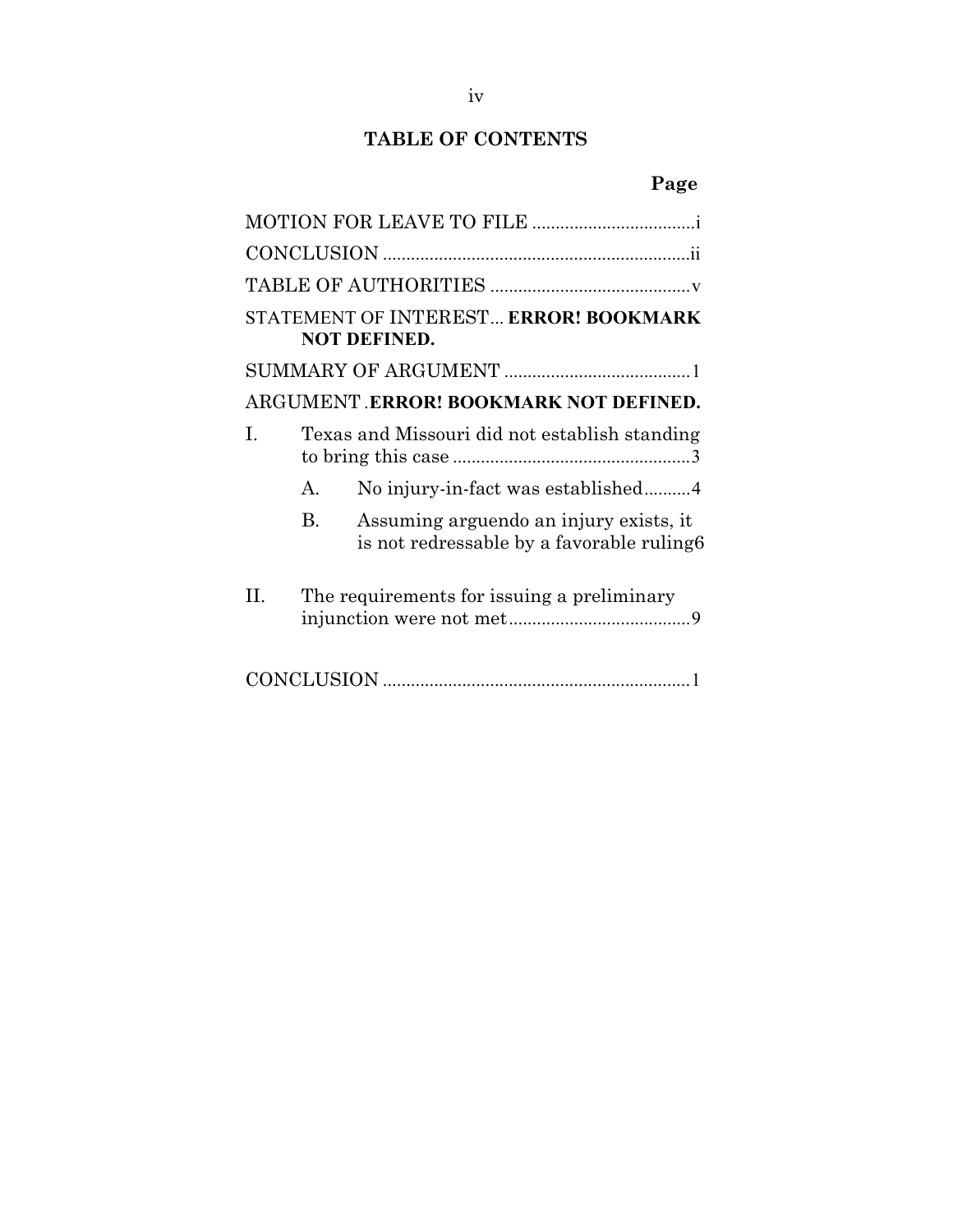## TABLE OF AUTHORITIES

## Page(s)

## Cases

| Al Otro Lado, Inc. v. Wolf, No. 3:17-cv-                                     |  |
|------------------------------------------------------------------------------|--|
| Barrows v. Jackson, 346 U.S. 249 (1953)3                                     |  |
| Clapper v. Amnesty Int'l USA, 568 U.S.                                       |  |
| Corning Sav. & Loan Ass'n v. Fed.<br>Home Loan Bank Bd., 562 F. Supp.        |  |
| Dataphase Systems, Inc., v. C.L.<br>Systems, Inc., 640 F.2d 109, 113 (8th    |  |
| eBay Inc. v. MercExchange, LLC., 547                                         |  |
| Gonzales v. O Centro Espirita<br>Beneficente Uniao do Vegetal, 546           |  |
| I.N.S. v. Cardoza-Fonseca, 480 U.S. 421                                      |  |
| Lujan v. Def.'s of Wildlife, 504 U.S. 555                                    |  |
| Monsanto Co. v. Geertson Seed Farms,                                         |  |
| O Centro Espirita Beneficiente Uniao Do<br>Vegetal v. Ashcroft, 389 F.3d 973 |  |
|                                                                              |  |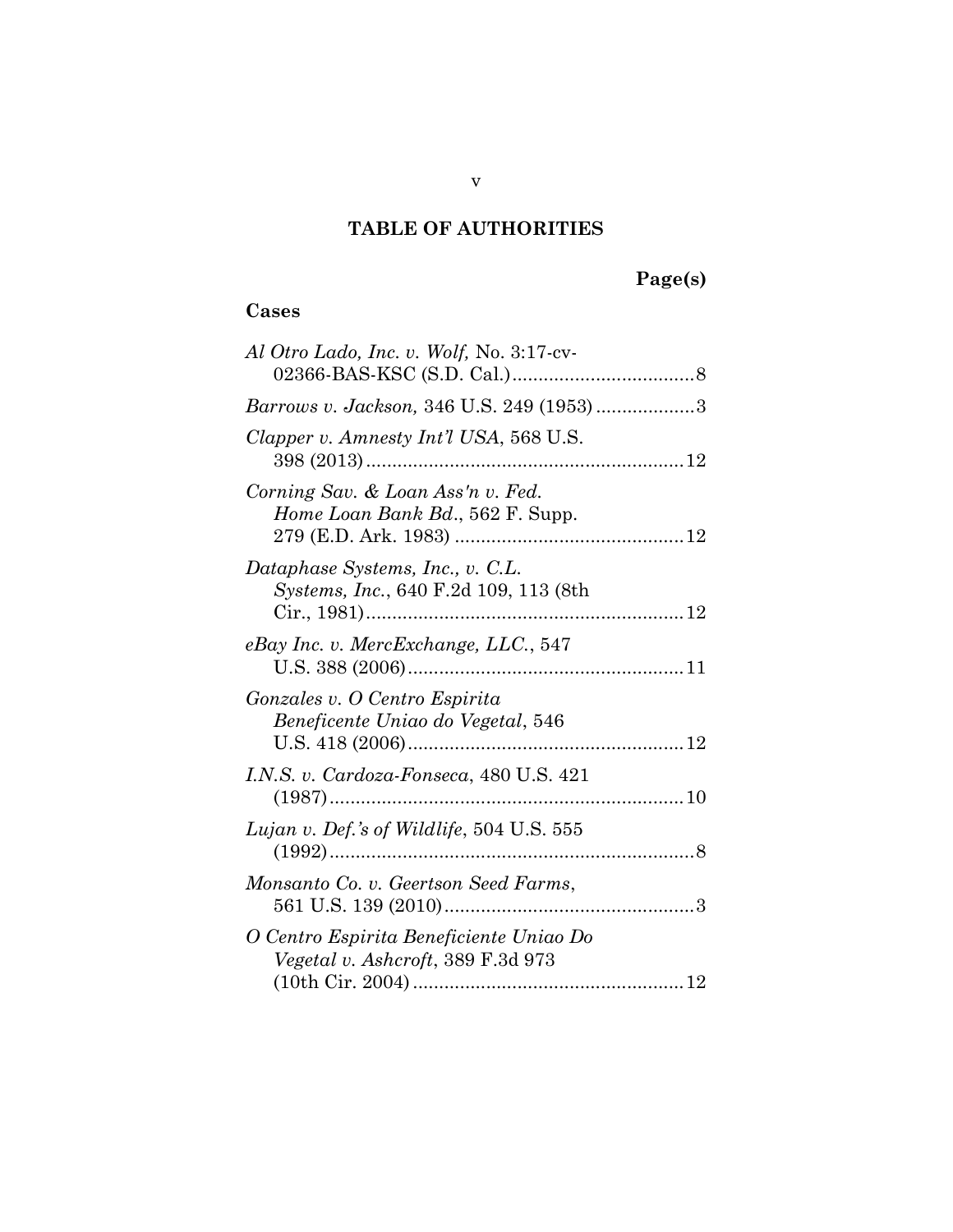## TABLE OF AUTHORITIES (continued)

Page(s)

| Schlesinger v. Reservists to Stop the                                   |
|-------------------------------------------------------------------------|
| Texas v. Biden, No. 21-cv-067-Z, 2021<br>WL 3603341 (N.D. Tex. Aug. 13, |
| <i>Texas v. Biden, No. 21-10806, 2021 WL</i>                            |
| <i>Texas v. United States, 809 F.3d 134</i>                             |
| TransUnion LLC v. Ramirez, 141 S. Ct.                                   |
| United States v. Richardson, 418 U.S.                                   |
| University of Texas v. Camenisch, 451                                   |
| Warth v. Seldin, 422 U.S. 490, 498                                      |
| Winter v. Nat. Res. Def. Council, Inc.,                                 |

vi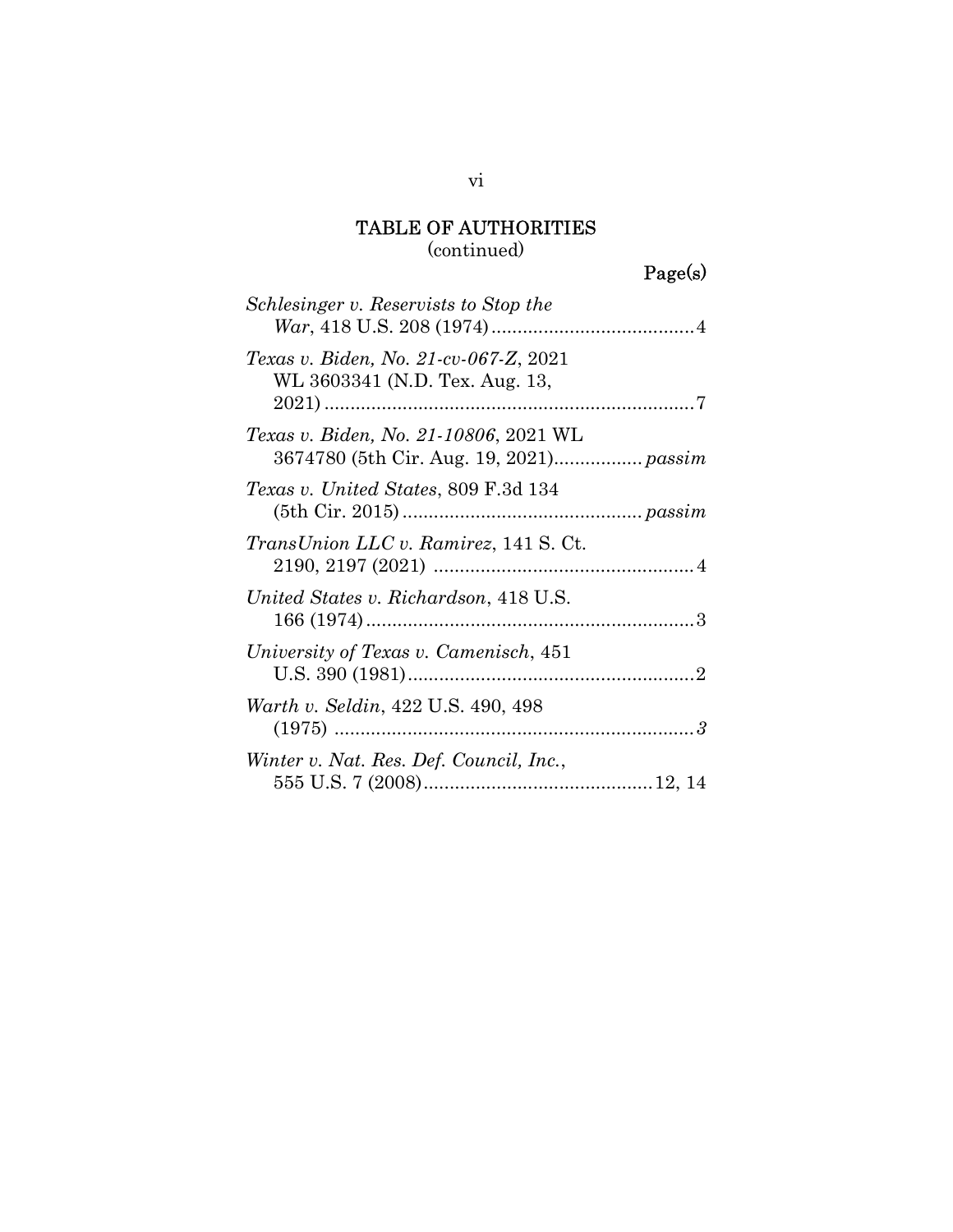#### STATEMENT OF INTEREST<sup>1</sup>

Amicus curiæ Al Otro Lado is a nonprofit advocacy and legal services organization based in Los Angeles, California with offices in San Diego, California and Tijuana, Mexico. Al Otro Lado provides holistic legal and humanitarian support to asylum seekers at the border between the United States and Mexico, including to those who were returned to Mexico under the Migrant Protection Protocols ("MPP"). Since MPP began in January 2019 through its termination in June 2021, amicus curiæ Al Otro Lado served over 1,000 asylum seekers subject to this policy. Protecting the legal rights of asylum seekers and ensuring they are able to access the U.S. asylum system is central to Al Otro Lado's mission. The reinstatement of MPP would frustrate this mission and force Al Otro Lado to divert significant resources from other programs.

#### SUMMARY OF ARGUMENT

Amicus submits this brief in support of the Government's motion to stay the District Court's injunction requiring the reinstatement of the MPP program pending disposition of the appeal in the Fifth Circuit Court of Appeals and, should the Fifth Circuit affirm the injunction, the filing and disposition of a petition for a writ of certiorari.

<sup>&</sup>lt;sup>1</sup> This brief is submitted pursuant to Supreme Court Rule 37 with the consent of Petitioners and Respondents. The parties were given timely notice. This brief has been written by the signatories hereto. Neither Petitioner nor counsel for Petitioner has contributed any funds for the preparation or production of this brief.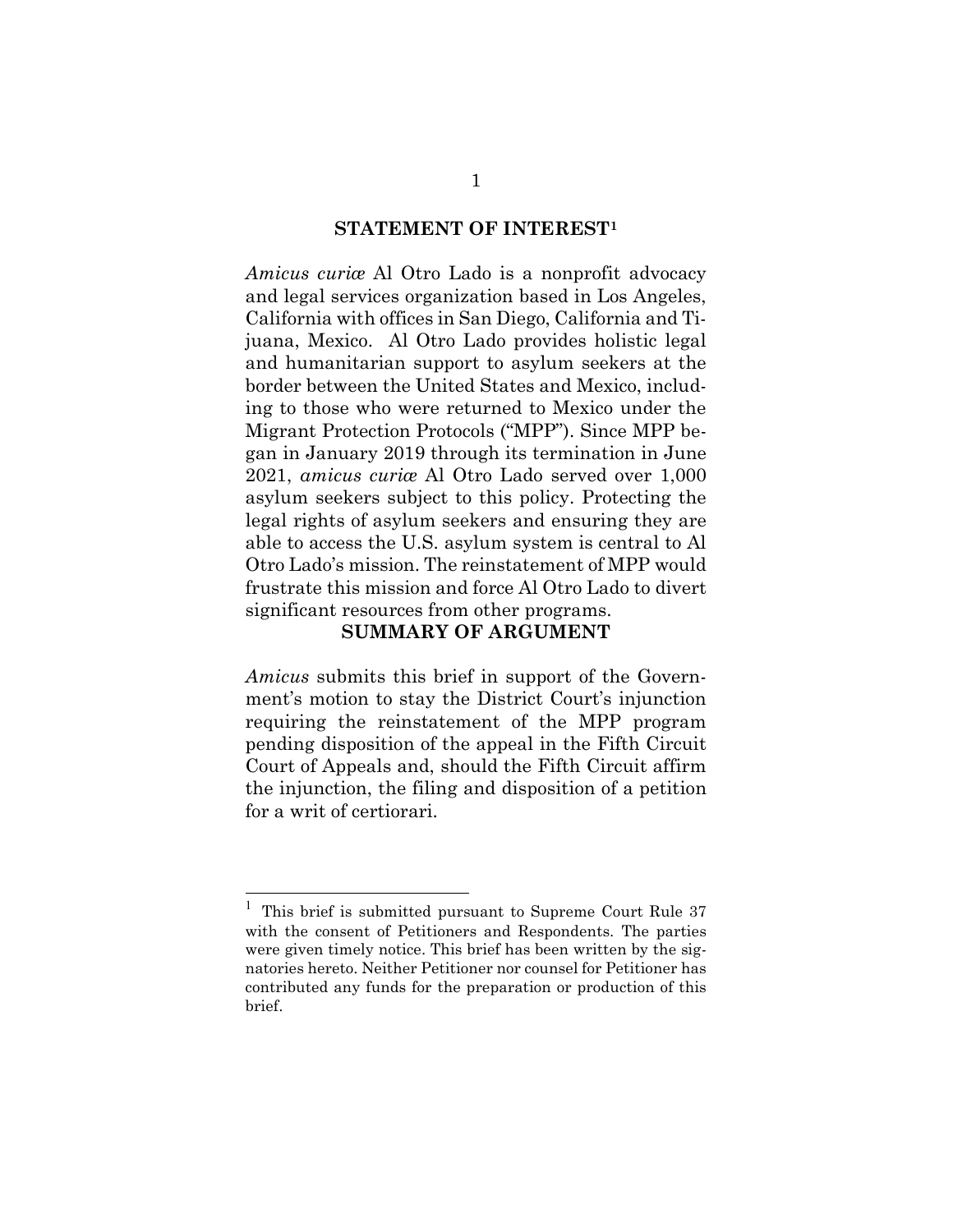This amicus brief focuses on two legal issues on which the Fifth Circuit erred: determining that Texas had standing to bring the case, and upholding the District Court's injunction which applied the improper legal standard for a mandatory injunction that alters the status quo.

First, Texas and Missouri did not establish standing to bring this case. There was no injury-in-fact because termination of the MPP program did not cause the Respondents' purported harm. Even if Texas and Missouri had established injury, the remedy sought—reimplementation and enforcement of MPP—would not redress this injury.

Second, requirements for issuing the injunction were not met. "The purpose of a preliminary injunction is merely to preserve the relative positions of the parties until a trial on the merits can be held." University of Texas v. Camenisch, 451 U.S. 390, 385 (1981). In this case, MPP was largely suspended as of March 20, 2020, when COVID-related travel restrictions were implemented on the border and MPP court dates were canceled and never rescheduled. The formal MPP wind-down began in January 2021, eight months prior to the District Court's order granting injunctive relief. Because the District Court ordered the Government to "enforce and implement MPP," a program that had been effectively suspended for more than a year, the order went beyond merely preserving the relative positions of the parties, and instead mandated the eventual result the Respondents would seek in a trial on the merits. Texas v. Biden, No. 21-cv-067-Z, 2021 WL 3603341 (N.D. Tex. Aug. 13, 2021).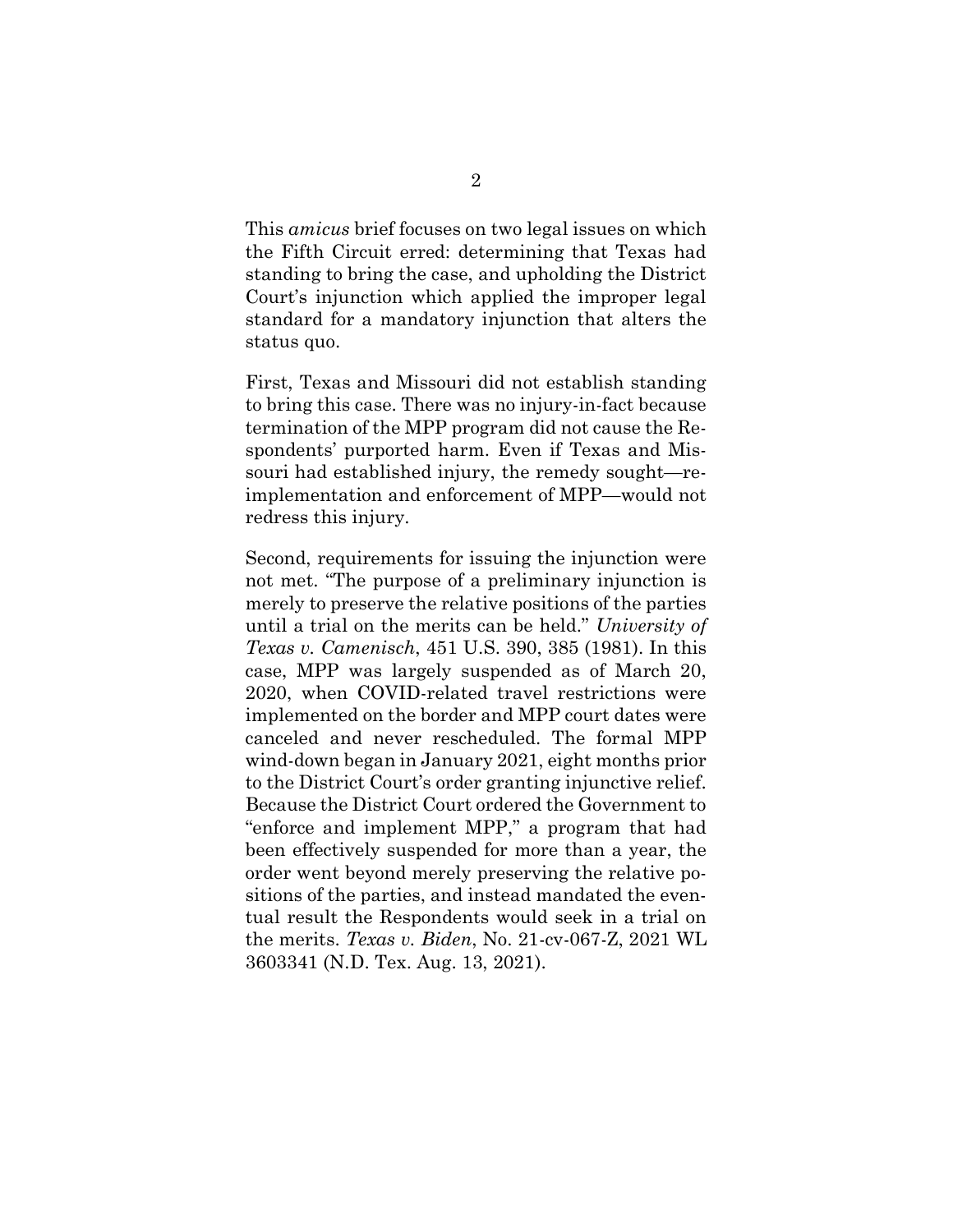#### ARGUMENT

### I. TEXAS AND MISSOURI DID NOT ESTAB-LISH STANDING TO BRING THIS CASE

Article III standing is built on separation-of-powers principles. As such, it serves to prevent the judicial process from being used to usurp the powers of the political branches. Clapper v. Amnesty Int'l USA, 568 U.S. 398, 408 (2013). Respondents here seek to usurp the powers of the political branches through the courts. By granting injunctive relief—a "drastic and extraordinary remedy, which should not be granted as a matter of course"—the District Court and the Fifth Circuit have used a judicial order to direct foreign policy. See Monsanto Co. v. Geertson Seed Farms, 561 U.S. 139, 165 (2010). Reimplementation and enforcement of MPP would require diplomatic engagement with Mexico to reach a new agreement on migrants returned to their territory.

The District Court and the Fifth Circuit also erred in finding that the Respondents satisfied the requirements of standing. Standing determines "whether the litigant is entitled to have the court decide the merits of the dispute or of particular issues." E.g., Barrows v. Jackson, 346 U.S. 249, 255—256 (1953). This doctrine stems from "the proper—and properly limited—role of the courts in a democratic society." See Schlesinger v. Reservists to Stop the War, 418 U.S. 208, 221—227 (1974); United States v. Richardson, 418 U.S. 166, 188—197 (1974) (Powell, J., concurring); Warth v. Seldin, 422 U.S. 490, 498 (1975).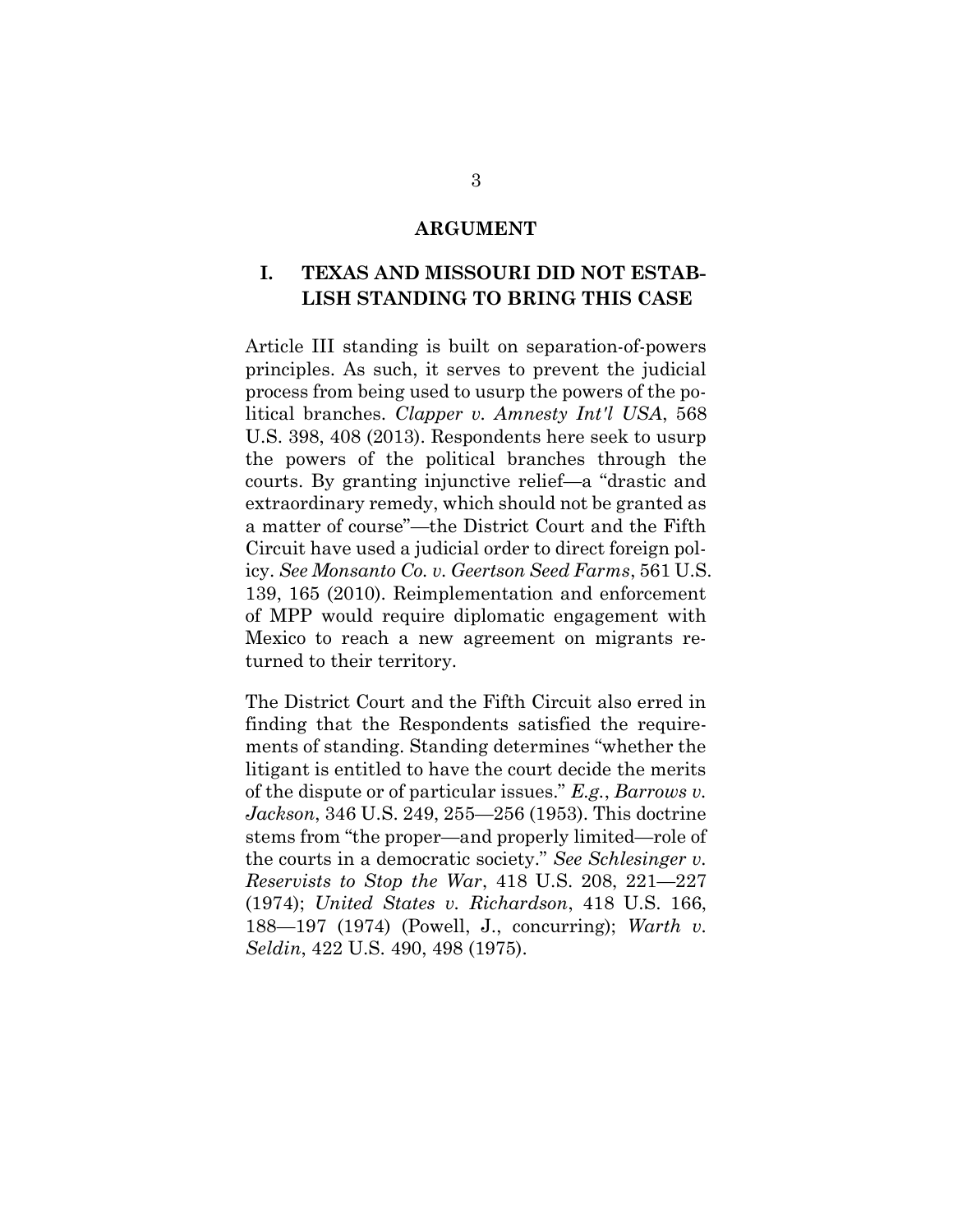As recently stated by this Court, "Article III standing requires a concrete injury even in the context of a statutory violation. The Court has rejected the proposition that a plaintiff automatically satisfies the injury-infact requirement whenever a statute grants a person a statutory right and purports to authorize that person to sue to vindicate that right. An injury in law is not an injury in fact." TransUnion LLC v. Ramirez, 141 S. Ct. 2190, 2197 (2021) (citations omitted).

### A. THE STATE FAILED TO DEMON-STRATE INJURY-IN-FACT

In order to have standing, a plaintiff must have suffered an 'injury in fact'— "an invasion of a legally protected interest" which is "concrete and particularized." Lujan v. Defs. of Wildlife, 504 U.S. 555, 560 (1992).

In this case, the Respondents presented similar arguments to those in Texas v. United States, 809 F.3d 134  $(5th Cir. 2015)$ , as revised (Nov. 25, 2015), stating that the states are within the zone of interests of the Immigration and Nationality Act ("INA"). Texas v. Biden, No. 21-10806, 2021 WL 3674780, at \*2 (5th Cir. Aug. 19, 2021) ("Fifth Circuit Order"). As in that case, the present Respondents explained that they would suffer imminent injury based on the allegation that "aliens" present in Texas because of MPP's termination would apply for driver's licenses,' the granting of which would impose a cost on Texas." Id, at \*4; see also Texas v. United States, 809 F.3d 134, 155 (5th Cir. 2015), as revised (Nov. 25, 2015) ("At least one state—Texas has satisfied the first standing requirement by demonstrating that it would incur significant costs in issuing driver's licenses to DAPA beneficiaries. Under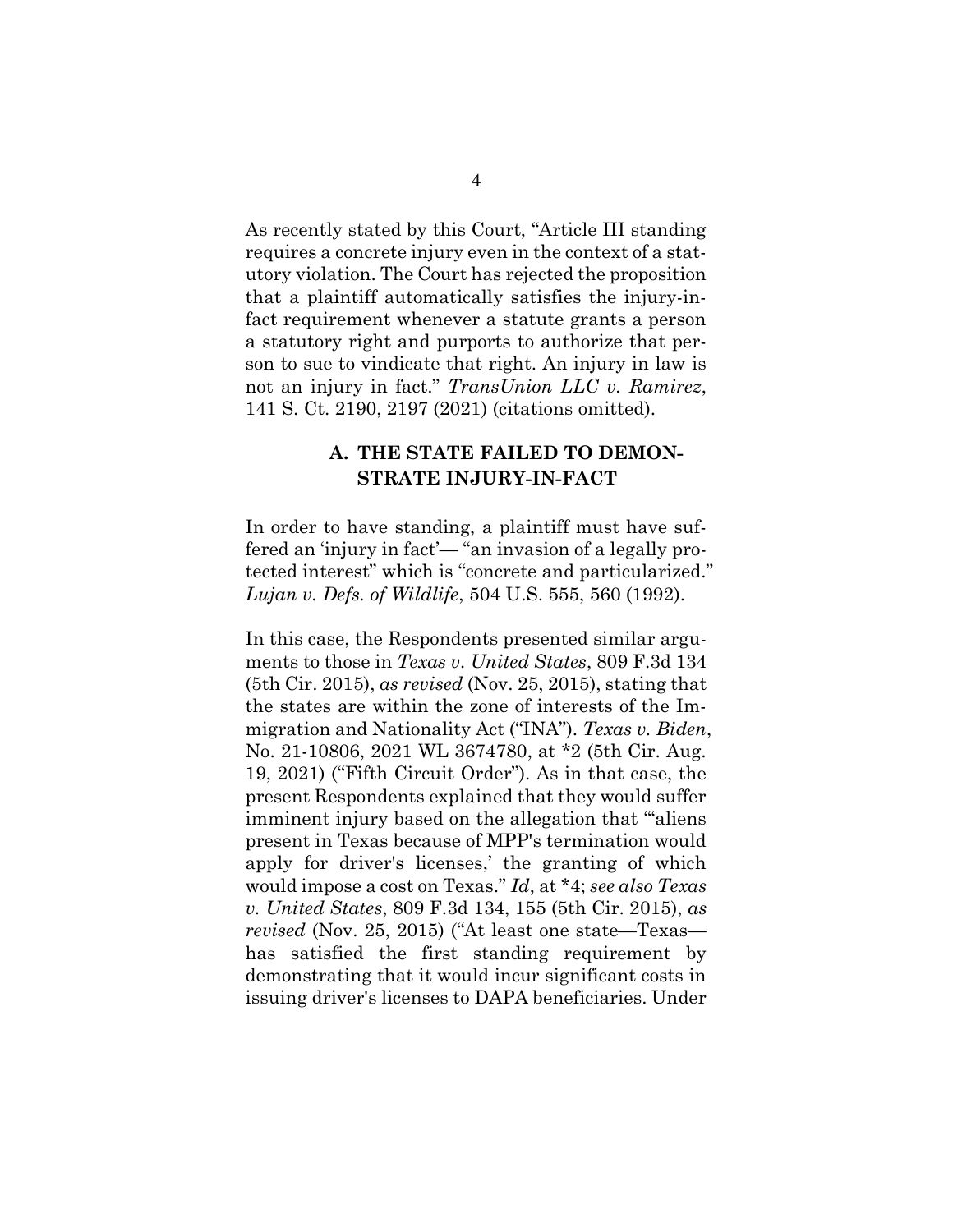current state law, licenses issued to beneficiaries would necessarily be at a financial loss. The Department of Public Safety shall issue a license to a qualified applicant. A noncitizen must present ... documentation issued by the appropriate United States agency that authorizes the applicant to be in the United States.") (internal citations omitted).

However, the case at hand is different from Texas v. United States in multiple ways. In that case, a determined number of people were already within the state of Texas. Had the DAPA program gone into effect, the subjects of the lawsuit would have been eligible to be considered lawfully present and receive certain derivative benefits. 809 F.3d 134, 155 ("If permitted to go into effect, DAPA would enable at least 500,000 illegal aliens in Texas to satisfy that requirement with proof of lawful presence or employment authorization. Texas subsidizes its licenses and would lose a minimum of \$130.89 on each one it issued to a DAPA beneficiary. Even a modest estimate would put the loss at several million dollars.") (internal citations omitted). There is no similar group of people in either of the Respondent states whose eligibility for state benefits rides on the existence of MPP.

In the present case, the subjects affected by the lawsuit are asylum seekers outside of the United States who would be amenable to MPP. Such asylum seekers are by no means guaranteed or even likely to remain in Texas if they are permitted to enter. Also unlike in Texas v. United States, here, there is also no affirmative status or benefit being granted to them based on the termination of the MPP program. Unlike for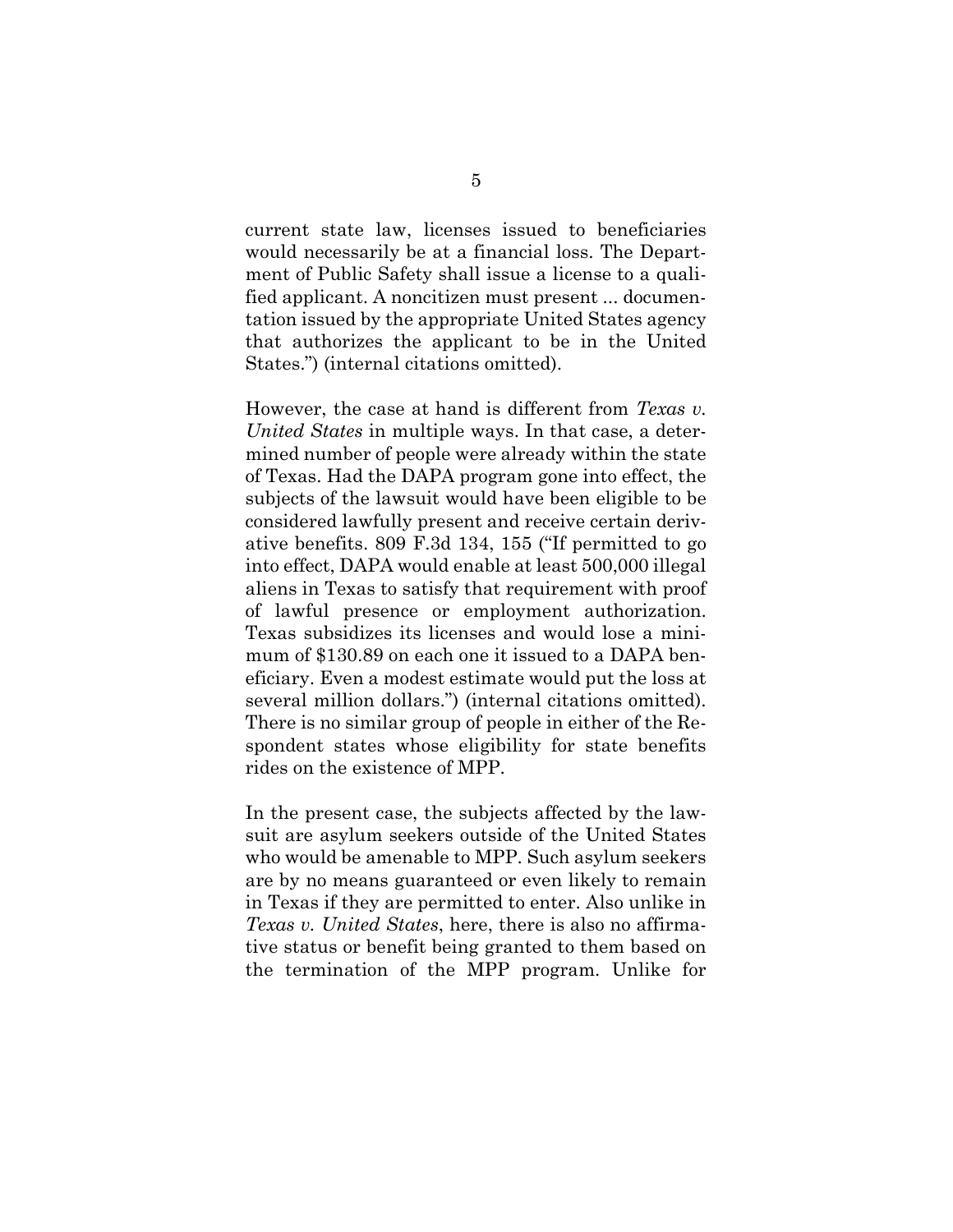DAPA, the injunction would not in fact address the eligibility of asylum-seekers for drivers' licenses or other state benefits. Seeking asylum is a lawful process and asylum seekers already have certain rights and entitlement to certain benefits, such as eligibility for work authorization, through legislation and regulation. The existence or absence of MPP does not change this, and the termination of MPP should not be considered the source of any of the Respondents' purported injuries.

Further, the Respondents' termination of MPP is not forcing Texas to adapt to a new immigration system. It is simply a return to the state of affairs before 2019. The purported injury here is in reality the lawful functioning of the Refugee Act. See I.N.S. v. Cardoza-Fonseca, 480 U.S. 421, 427 (1987) ("The Refugee Act of 1980 established a new statutory procedure for granting asylum to refugees. The 1980 Act added a new § 208(a) to the [I.N.A.], reading as follows: The Attorney General shall establish a procedure for an alien physically present in the United States or at a land border or port of entry, irrespective of such alien's status, to apply for asylum…"). The proper channel for addressing the system created by that Act is through congressional legislation, not through the courts.

## B. ASSUMING ARGUENDO AN IN-JURY EXISTS, IT IS NOT RE-DRESSABLE BY A FAVORABLE RULING

Standing under Article III of the Constitution requires that an injury be concrete, particularized, and actual or imminent; fairly traceable to the challenged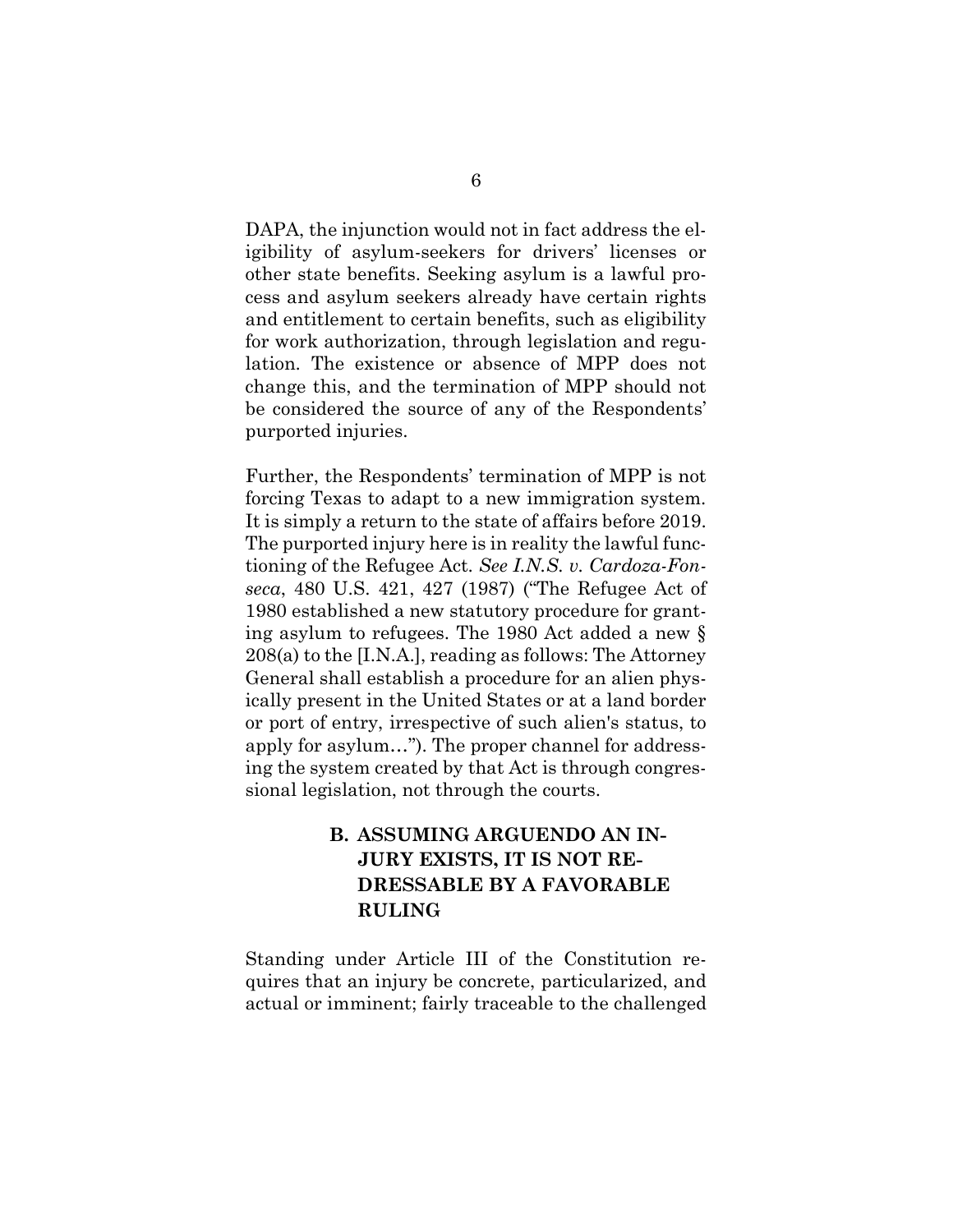action; and redressable by a favorable ruling. Monsanto Co., 561 U.S. at 149. Here, the purported injury would not be redressable by a favorable ruling for three reasons.

First, the reimplementation of MPP does not prevent Texas from having to issue driver's licenses to people who are paroled into the country. As noted by the Fifth Circuit, the Petitioners may still "parole an alien into the United States on a case-by-case basis for urgent humanitarian reasons or significant public benefit" or "release on bond or conditional parole an alien arrested on a warrant and detained pending a decision on whether the alien is to be removed." Texas, 2021 WL 3674780, at \*13 (5th Cir. Aug. 19, 2021) (internal citations omitted). Such persons are equally likely to live in Texas as any other asylum seeker processed in the absence of MPP.

Second, the reimplementation of MPP will not prevent the purported injury because the MPP program relies upon the agreement, coordination, and cooperation of a foreign, sovereign nation: Mexico. United States courts cannot force Mexico to accept and provide work authorization to foreign nationals while their asylum cases proceed in the United States. The Fifth Circuit stated that "the Government could have avoided any disruptions by simply informing Mexico that termination of MPP would be subject to judicial review." Fifth Circuit Order at \*14 (5th Cir. Aug. 19, 2021). This is not a realistic understanding of how foreign policy functions. Changes cannot be made to a binational program by "simply informing" the other party. Mexico's continued participation cannot be assumed, as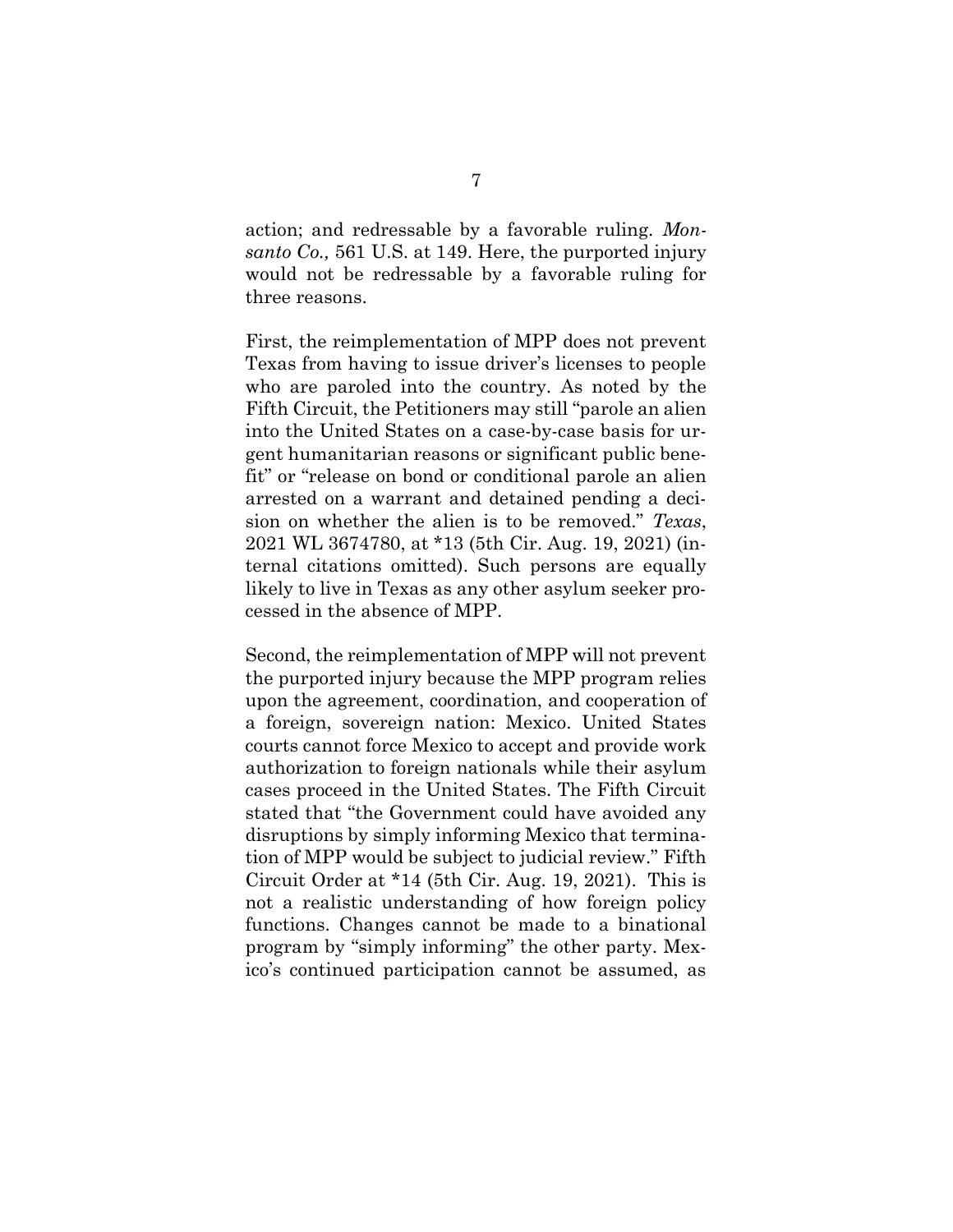has been demonstrated by certain Mexican states refusing to accept persons expelled under Title 42.<sup>2</sup>

The Fifth Circuit stated that the "injunction only requires good faith on the part of the United States—if the Government's good-faith efforts to implement MPP are thwarted by Mexico, it nonetheless will be in compliance with the district court's order."Fifth Circuit Order at \*14. However, if Mexico does not comply, MPP cannot be reinstated. Considering that the alternative of detaining all arriving asylum seekers is not feasible or possible, this would mean that the Respondents' purported injuries caused by the termination of MPP would not be redressed and that the point of the court order would be negated.

Finally, ordering the restatement of MPP does not redress the Respondents' purported injury because the program as implemented from 2018 to 2021 was only applicable to persons of certain nationalities. Reinstating MPP would not alleviate the possibility that

 $2$  See Mica Rosenberg & Frank Jack Daniel, U.S. releases some Central American families after Mexican state limits returns, Reuters, Feb. 3, 2021, https://www.reuters.com/article/usa-immigrationfamilies/u-s-releases-some-central-american-families-after-mexican-state-limits-returnsidUSL1N2KA08Y. ("Tamaulipas recently stopped receiving Central American families with children under the age of six expelled from Texas, a U.S. source said. Mexico's foreign ministry confirmed "local" adjustments to policy, citing the implementation of a child protection law passed late last year.")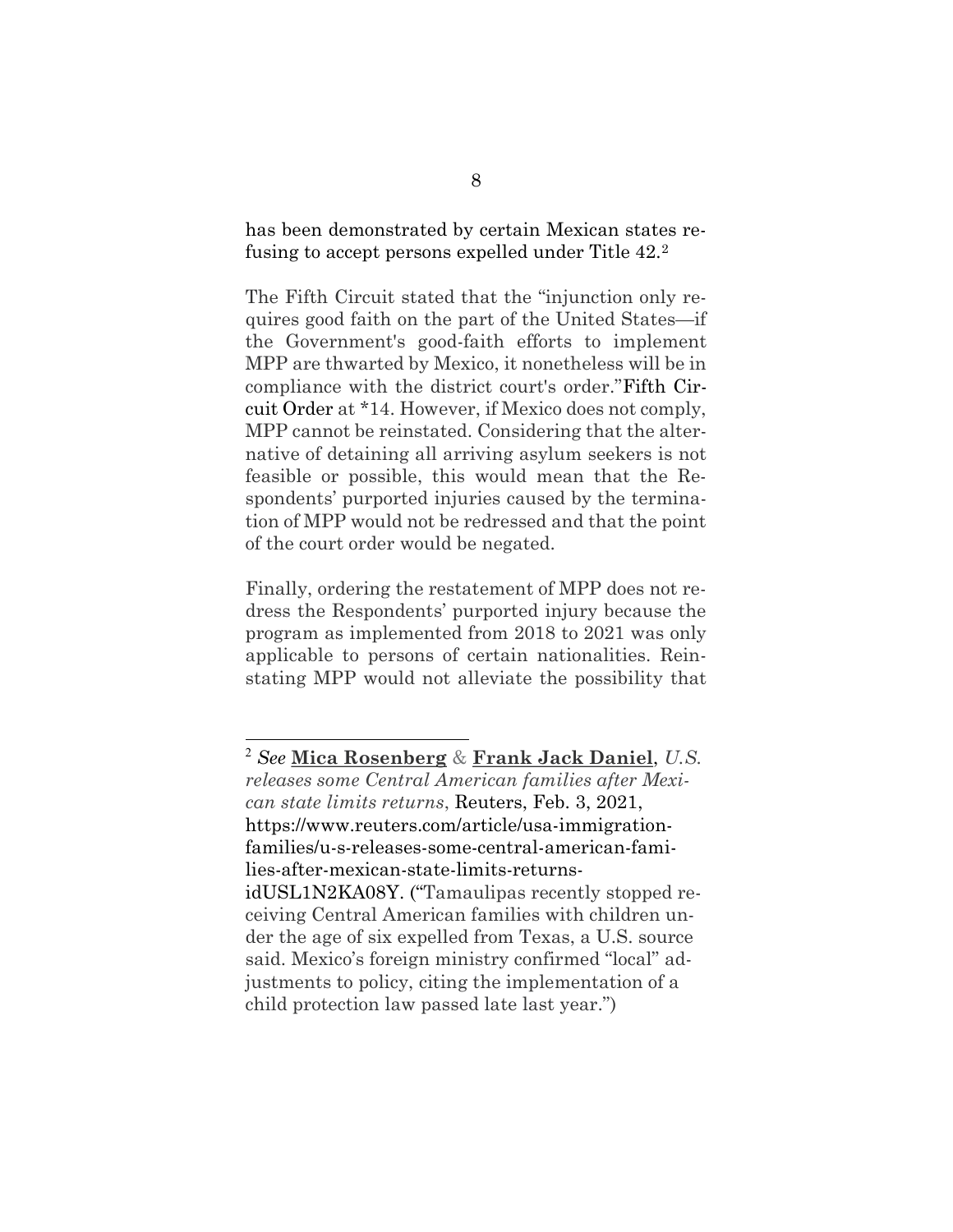Texas might have to provide driver's licenses to asylum seekers who did not meet the MPP criteria. That would only be the case if MPP were expanded to all asylum seekers regardless of nationality. Neither the District Court nor the Fifth Circuit has the authority to order the federal government to not only reinstate an agency program but also to expand it.

## II. THE REQUIREMENTS FOR ISSUING A PRELIMINARY INJUNCTION WERE NOT MET

Texas and Missouri did not meet the requirements for a preliminary injunction. "According to well-established principles of equity, a plaintiff seeking a permanent injunction must satisfy a four-factor test before a court may grant such relief." eBay Inc. v. MercExchange, LLC., 547 U.S. 388, 391 (2006). The four factors require a plaintiff to demonstrate: "(1) that it has suffered an irreparable injury; (2) that remedies available at law, such as monetary damages, are inadequate to compensate for that injury; (3) that, considering the balance of hardships between the plaintiff and defendant, a remedy in equity is warranted; and (4) that the public interest would not be disserved by a permanent injunction." Id.

Before a preliminary injunction may be granted, "courts must balance the competing claims of injury and consider the effect of granting or withholding the requested relief, paying particular regard to the public consequences." Winter v. Nat. Res. Def. Council, Inc., 555 U.S. 7, 24 (2008). This Court has stated that "issuing a preliminary injunction based only on a possibility of irreparable harm is inconsistent with our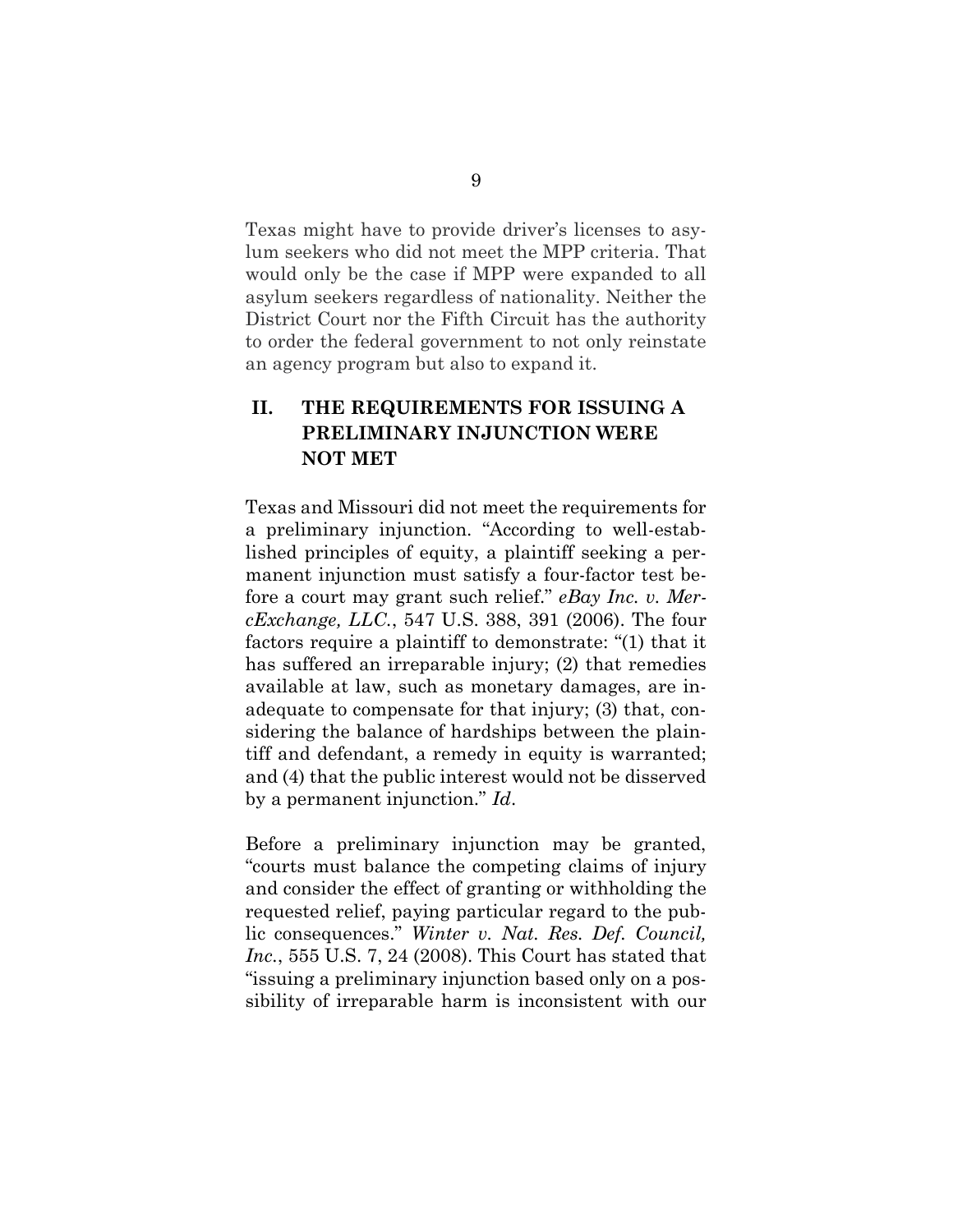characterization of injunctive relief as an extraordinary remedy that may only be awarded upon a clear showing that the plaintiff is entitled to such relief." Id. Stays of agency action under the Administrative Procedure Act are held to the same standard "as that which applies to requests for preliminary injunction" Corning Sav. & Loan Ass'n v. Fed. Home Loan Bank Bd., 562 F. Supp. 279, 280 (E.D. Ark. 1983); citing Dataphase Systems, Inc., v. C.L. Systems, Inc., 640 F.2d 109, 113 (8th Cir. 1981). Therefore, the following reasoning applies to both the preliminary injunction and the denial of the request for a stay.

Mandatory preliminary injunctions, injunctions that alter the status quo, and those that give the moving party the remedy they would seek at a full trial on the merits are subject to a heightened burden compared to other preliminary injunctions, and therefore "must be more closely scrutinized to assure that the exigencies of the case support the granting of a remedy that is extraordinary even in the normal course." O Centro Espirita Beneficiente Uniao Do Vegetal v. Ashcroft, 389 F.3d 973, 975–76 (10th Cir. 2004), aff'd and remanded sub nom. Gonzales v. O Centro Espirita Beneficente Uniao do Vegetal, 546 U.S. 418 (2006). Cases involving such motions involve a higher standard than the "modified-likelihood-of-success-on-the-merits standard" and a moving party must instead "make a strong showing both with regard to the likelihood of success on the merits and with regard to the balance of harms." Id.

In this case, Texas and Missouri did not meet any of the four factors—and as we have seen, a particularly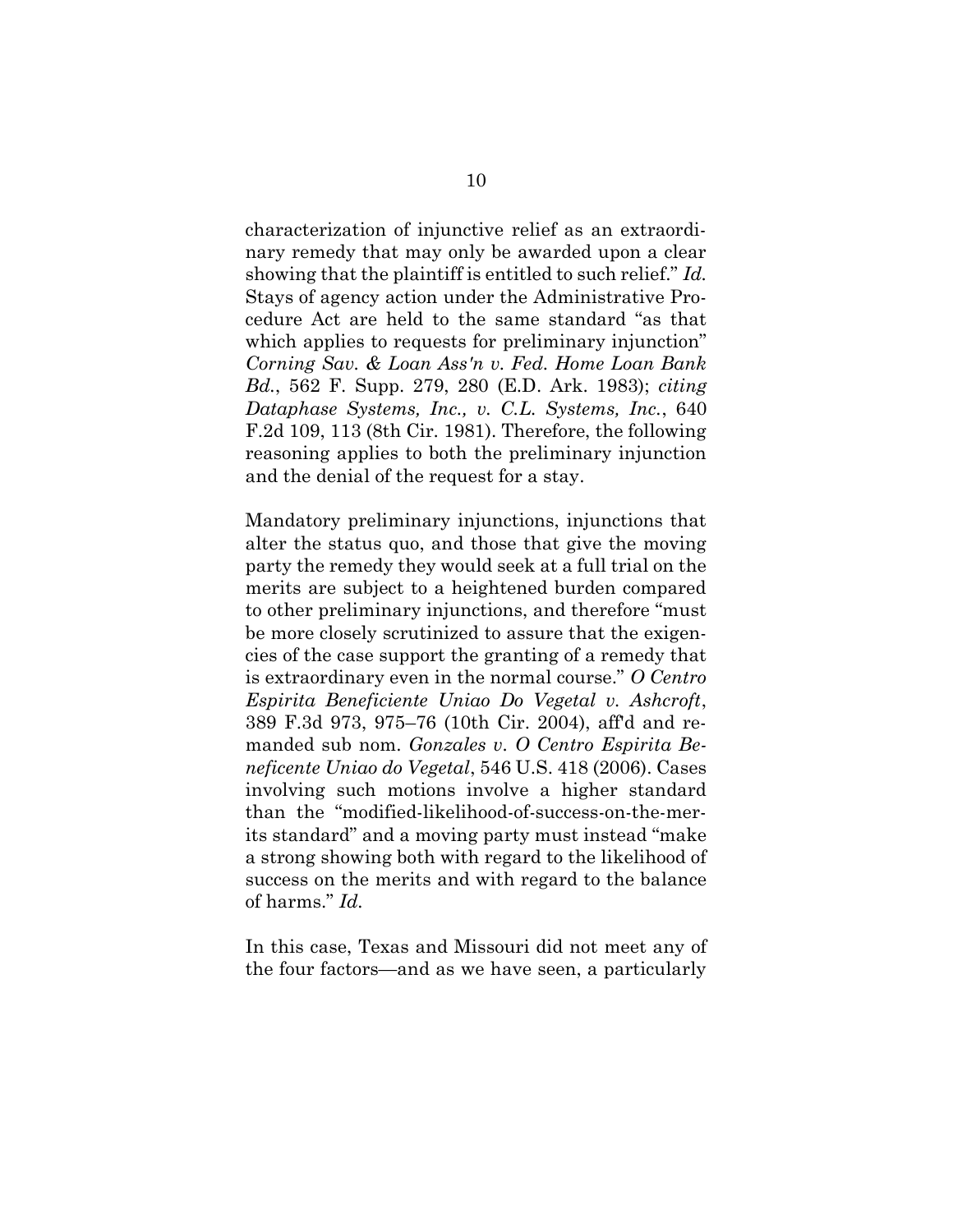strong showing on likelihood of success and the balance of harms is required. Regarding likelihood of success on the merits, as the Petitioners have argued, the District Court erred in misapplying the I.N.A.; in its 'arbitrary and capricious' finding where the District Court substituted its policy judgment for that of the relevant governmental agency; in departing from the correct standard of review under the Administrative Procedure Act; in improperly relying on a void 'agreement' between the Department of Homeland Security and Respondent Texas; and in failing to remand this matter to the Secretary for the Department of Homeland Security. Pet.'s Br. 17-34, Aug. 20, 2021. Furthermore, as discussed below, regarding the balance of interests, the District Court's reliance on failure-to-appear statistics was misplace, given Immigration Judges' own recognition of systematically-improper notifications of court dates and other related violations in MPP.

As regards irreparable harm, the purported harm here is monetary - the Respondents claimed what amounts to monetarily-quantifiable administrative burdens, that they could sue the United States government to recover through a damages action instead. See Fifth Circuit Order at \*4. This is by definition reparable.

The balance of interests sharply weighs in Petitioners' favor, too: this is a balance between the direction of national immigration policy and foreign relations with Mexico compared to Respondents' speculative concerns about drivers' licenses being issued to a few more individuals than normal. Id.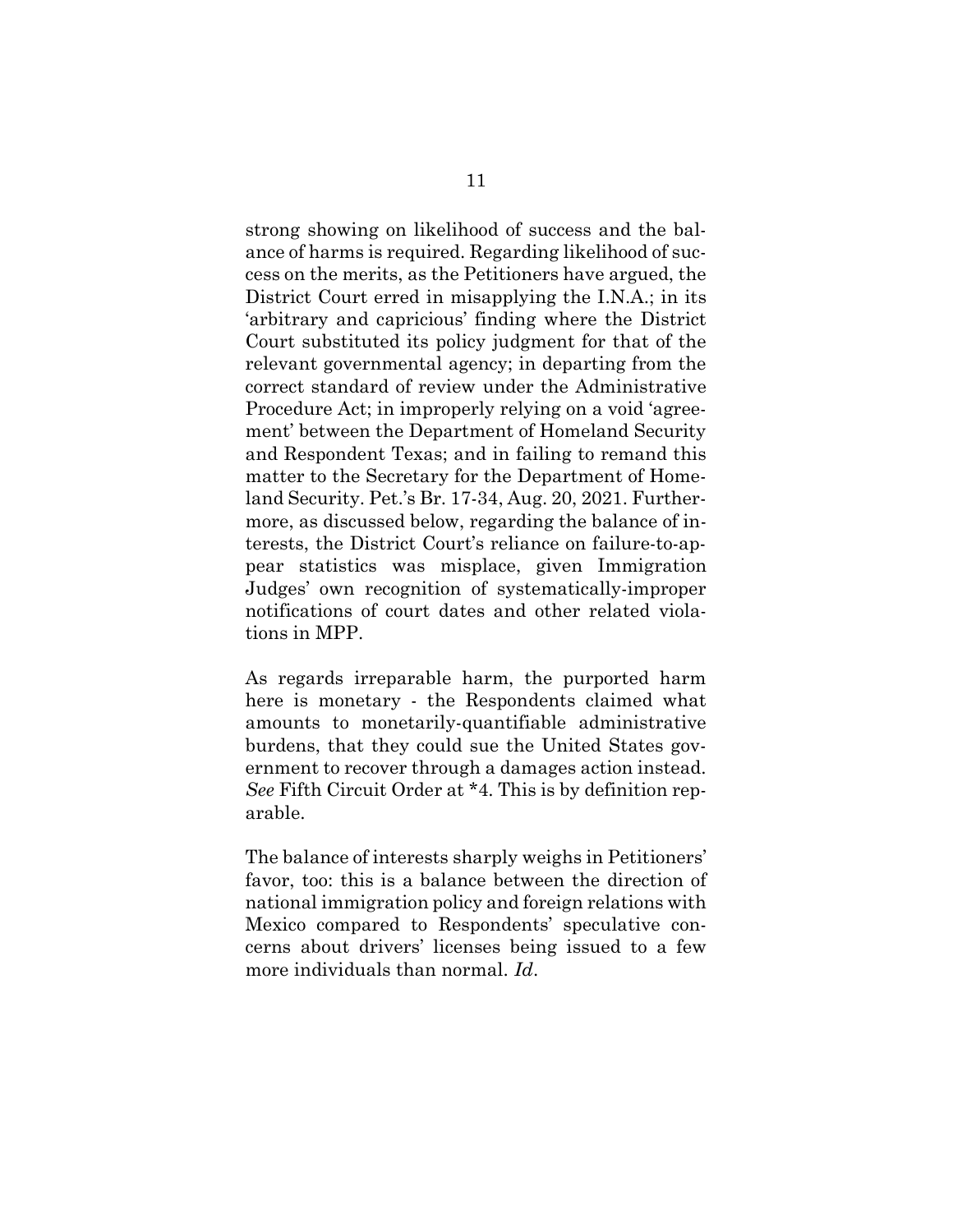Lastly, the public interest lies sharply in conducting immigration processing for asylum-seekers in line with this country's international obligations and concerns for those individuals' well-being, as opposed to slightly affecting the speculative future numbers of drivers' licenses to be issued by two States among fifty in our Union.

Indeed, during the first year of MPP, immigration judges terminated large numbers of MPP cases due to concerns over lack of notice and other due process issues. <sup>3</sup> Between January and the end of September 2019, immigration judges in San Diego terminated 33% of more than 12,600 MPP cases, according to data collected by the Transactional Records Access Clearinghouse at Syracuse University.4 The nine San Diego judges who terminated these cases repeatedly determined that asylum seekers waiting in Mexico were not properly notified of their court dates or that other due process rights were violated.5 Because adherence to due process requirements is unquestionably in the public interest, this factor weighs heavily in favor of the Petitioner.

This case involves all three closely-scrutinized categories of preliminary injunctions as the injunction in

 $3$  *Matter of J.J. Rodriguez* precluded such terminations, requiring immigration judges to enter in absentia orders. Matter of J.J. Rodriguez, 27 I&N Dec. 762 (BIA 2020).

<sup>&</sup>lt;sup>4</sup> A. A. Caldwell, 'Judges Quietly Disrupt Trump Immigration Policy in San Diego', The Wall Street Journal (Nov. 28, 2019) https://www.wsj.com/articles/judges-quietly-disrupt-trump-immigration-policy-in-san-diego-11574942400 (last accessed August 23, 2021).  $^5$  Id.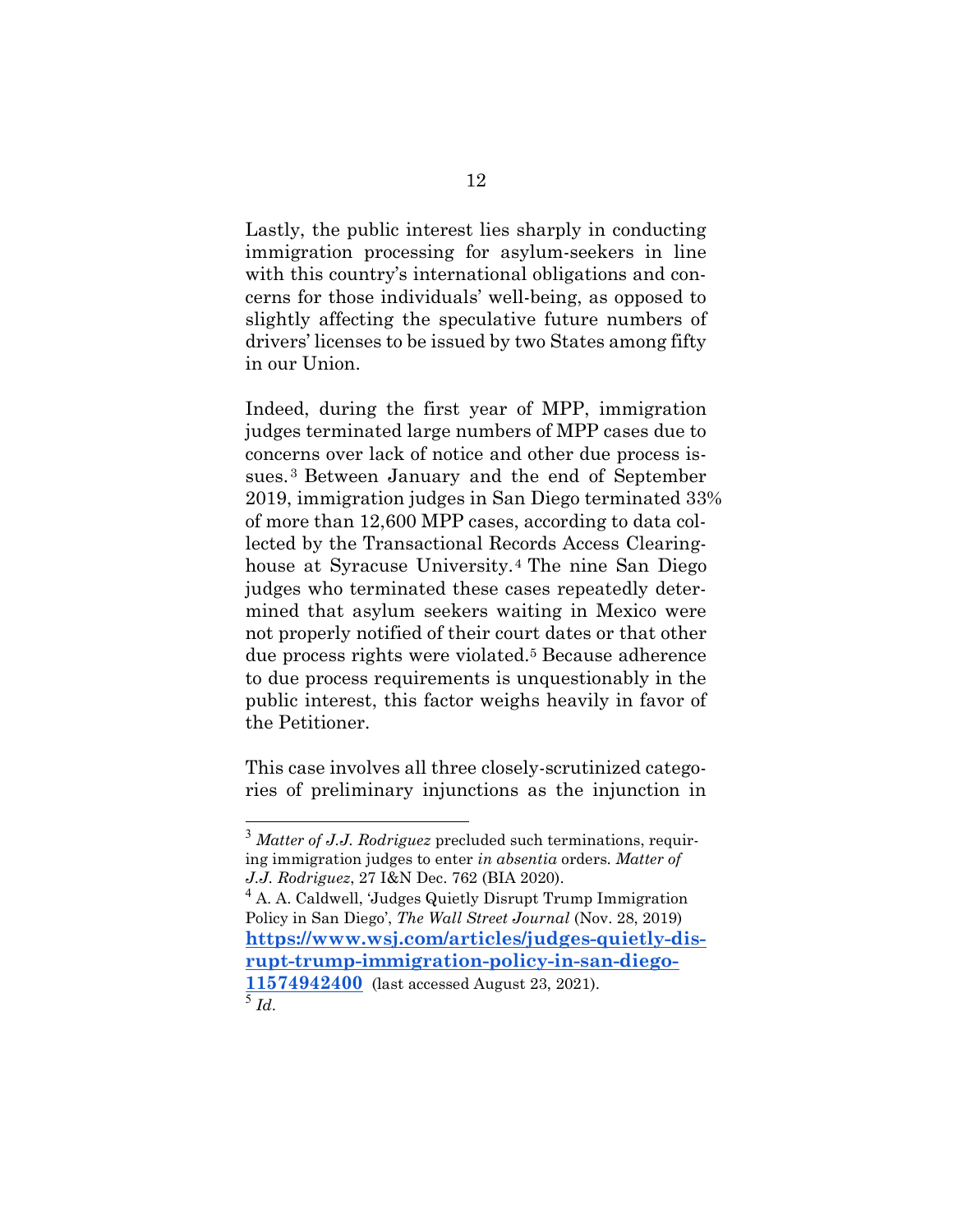this case mandates a particular result (mandatory injunction), alters the status quo, and gives the states of Texas and Missouri all the relief they would seek at a full trial on the merits. Id. If belonging to a single such category is sufficient to increase the standard for the injunction sought, Texas and Missouri must face an exceptionally high standard, as their injunction spans all three suspect categories. Cf. Uniao do Vegetal, supra.

The Court must therefore consider the "public consequences" of this "extraordinary remedy", balancing the four factors of the likelihood (not just possibility) of eventual success on the merits by the movant; whether irreparable harm would be suffered; the balance of interests between the parties; and the public interest. Winter, 555 U.S. 7 at 24. Irreparable harm is typically not one involving financial loss, as this can be resolved through the payment of damages, particularly in the case of a defendant with pockets as deep as the United States government—instead some nonpecuniary, serious harm is required. Cf. Winter, supra., 380-381.

This brief seeks to underline the particularly-heightened nature of the standard the injunction needed to clear in this case. The summary below refers to other filings before this Court to reflect how the Respondents failed to clear that standard.

The Respondents fail at each stage under the normal preliminary injunction test. But considering the particularly-heightened approach required here, given that this injunction fits every disfavored injunction category, it is even clearer that the Respondents